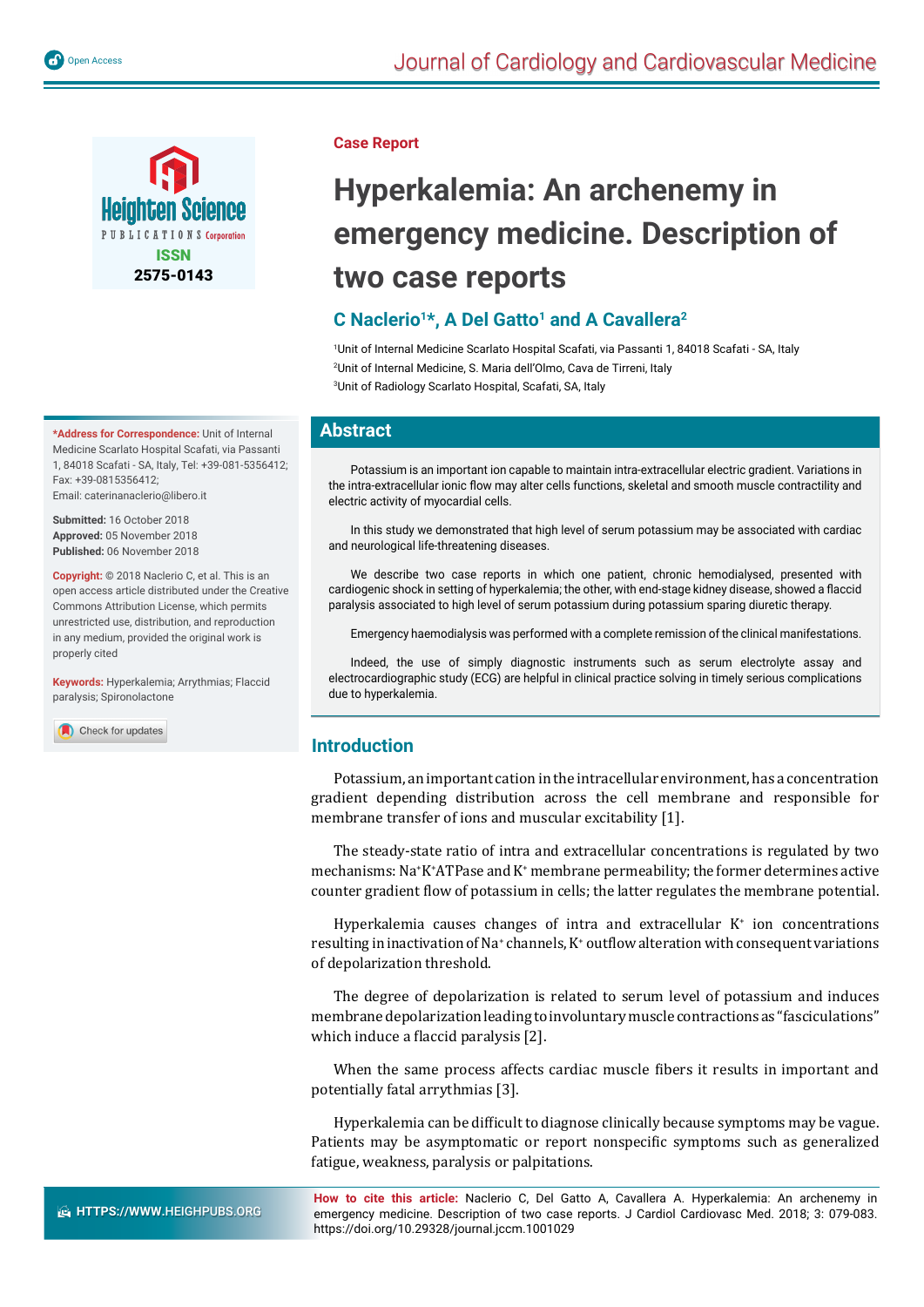

Hyperkalemia is suspected in any patient with a predisposition towards elevated level of potassium such as in following conditions: acute or chronic renal failure, trauma leading to rhabdomyolysis, ingestion of foods high in potassium, medications, and catabolic states.

In Emergency Medicine hyperkalemia can lead to sudden death from cardiac arrythmias, any suspicion requires an immediate electrocardiographic study (ECG) to evaluate whether electrocardiographic signs of potassium imbalance are present.

We describe two cases characterized by atypical clinical presentation; the one with cardiogenic shock and subsequent particular arrythmias; the other with neurologic manifestations and electrocardiographic alterations in the presence of high level of potassium.

## **Case Report 1**

A 70 year-old Caucasian men was admitted to the Emergency room in state of shock. At presentation, he showed pallid, cold and sweaty skin, a filiform pulse with a pulse rate of 150 b/m, central pulse rate of 150 b/m and the value of blood pressure measurement < 80/50 mmHg.

ECG showed wide QRS complexes (QRS 0.20'') with a pulse rate of 140b/m. AQRS and a QRS sinusoidal pattern consistent with ventricular tachycardia.

The increased duration of QRS and the sinusoidal pattern of QRS complexes were suggestive of ventricular tachycardia. The arrythmia relapsed twice: the first episode had five minutes duration and was followed by junctional escape rhythm, no atrial activity and the onset of ventricular bigeminy (Figure 1a).

Wide QRS tachycardia recurred after 30 minutes, followed by haemodynamic worsening.

Electric cardioversion was not carried out because due to suspicion of hyperkaliemia, there was high risk of post cardioversion ventricular arrest.

Emergency haemodialysis was performed; ECG showed nodal rhythm with a pulse rate = 40 b/m which gradually increased (Figure 1b). Laboratory tests showed:  $K^+$  = 9.3 mmol/L, Na  $= 135$ mmol/L, creatinine  $= 1.0$  mg/dl, blood urea nitrogen  $= 250$  mg/ dl, blood gas analysis testing showed: pH = 7.29, pCO2 = 32mmHg, PO2 = 95mmHg.

After haemodialysis, sinus rhythm recurred, haematological parameters restored and  $K^*$  was 5.5 mmol/L.

The patient was discharged after 48 hrs, in an excellent clinical condition. ECG showed left ventricular end-diastolic diameter of 58 mm, EF of 55%, interventricular septum of 14mm, left atrium of 42 mm, moderate mitral regurgitation and an altered left ventricular relaxation pattern.

## **Case Report 2**

A 84 year-old men was admitted to the Emergency room showing flaccid paralysis with predominant involvement of the upper limbs. The patient was affected by chronic atrial fibrillation and had an aortic mechanical prosthesis. He was treated with spironolactone because he had moderate chronic renal failure.

Clinical examination, haematological tests and laboratory tests were carried out.

ECG showed wide QRS complexes caused by a delay in ventricular conduction tissue (QRS = 0.16''), a heart rate of 75/bm, whereas P waves were absent.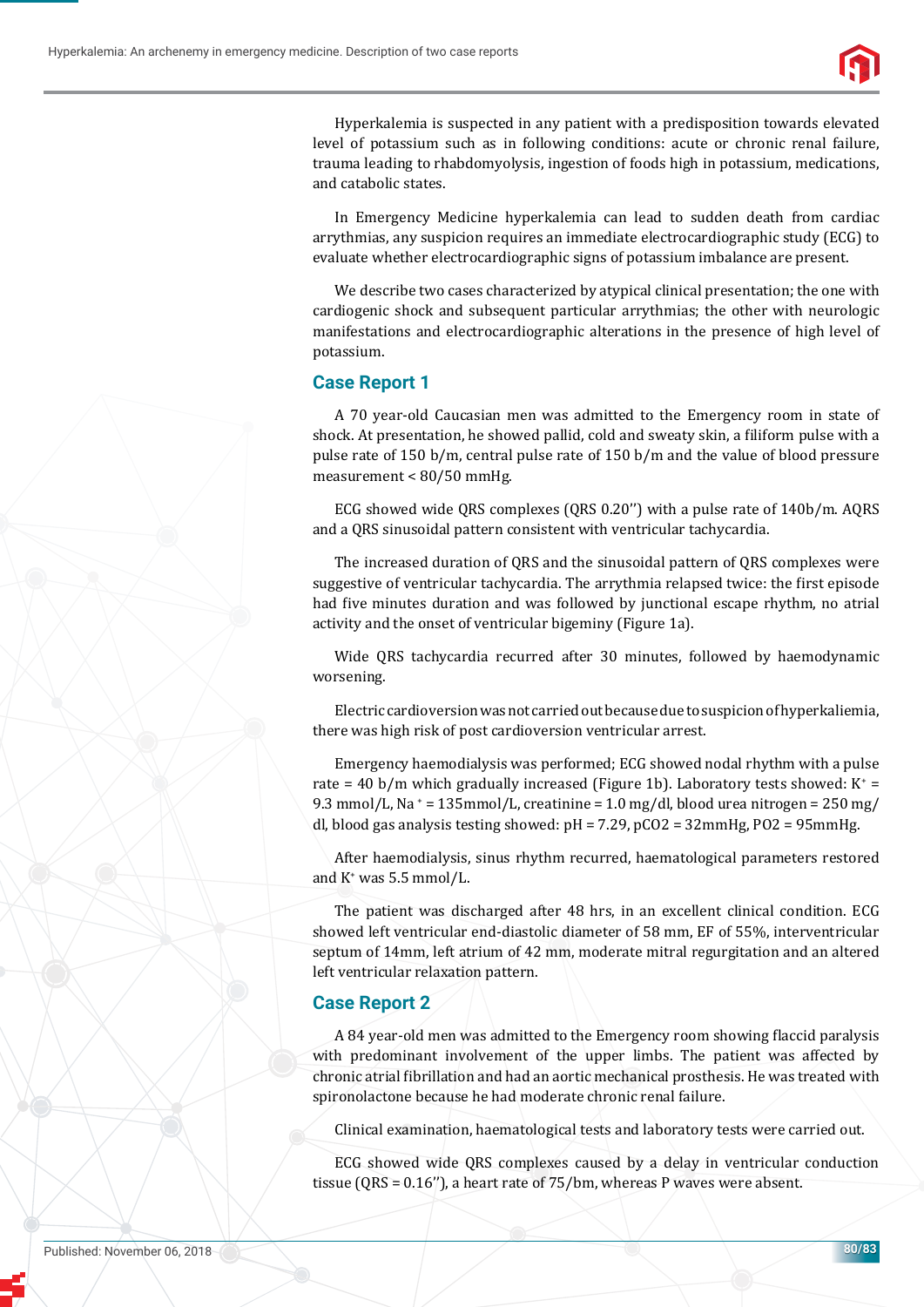



Biochemistry showed:  $K^* = 9.4$ mmol/L, Na = 136.3 mmol/L, blood urea nitrogen = 142 mg/dl, creatinine =  $1.9$  mg/dl.

Brain computed tomography was negative for ischaemic and/or haemorragic disease.

The patient was treated with insulin, glucose, calcium gluconate and furosemide.

After two hours, high K+ level persisted andurgent haemodyalisis was performed. After 4 hours K<sup>+</sup> value was 5.5 mmol/L, flaccid paralysis regressed and ECG showed atrial ϐibrillation, a pulse rate of 85/min, incomplete left bundle branch block and left axial deviation.

Echocardiography showed normal function of aortic prosthesis, left ventricle end-diastolic diameter of 55mm, EF of 50%, left atrium measured 55mm; absence of thrombi, IVS of 15mm; absence of pericardium effusion and aortic transvalvular gradient of 20mmHg.

## **Discussion**

Both cases show that variations in serum potassium concentration can affect both the cardiovascular and the nervous systems. ECG is an important instrument for initiating prompt treatment; on the other hand, in the presence of neuromuscular disorders, electrolytes assay is very important to establish the correct diagnosis and relevant treatment.

Arrhythmia in the setting of K<sup>+</sup> values between 5.5 and 7.5 mmol/L is a rare event.

K values from 5.5 mmol to 7.5 mmol/L are characterized by high, sharp and often symmetric T branches with a narrow basis.

In many cases a "tent shaped" T wave pattern with a narrow basis (a short QT) is more common any K value alteration.

T wave inversion can be detected in physiological conditions such as in young subjects and in pathological conditions, such as ischaemia/strain induced [4].

Higher K<sup>+</sup> values (from 7.5 to 10mmol/L) are characterized by atypical ECG changes as P wave widening, PR lengthening, absence of P wave in the presence of "atrial paralysis and sinoventricular conduction" disturbance [5].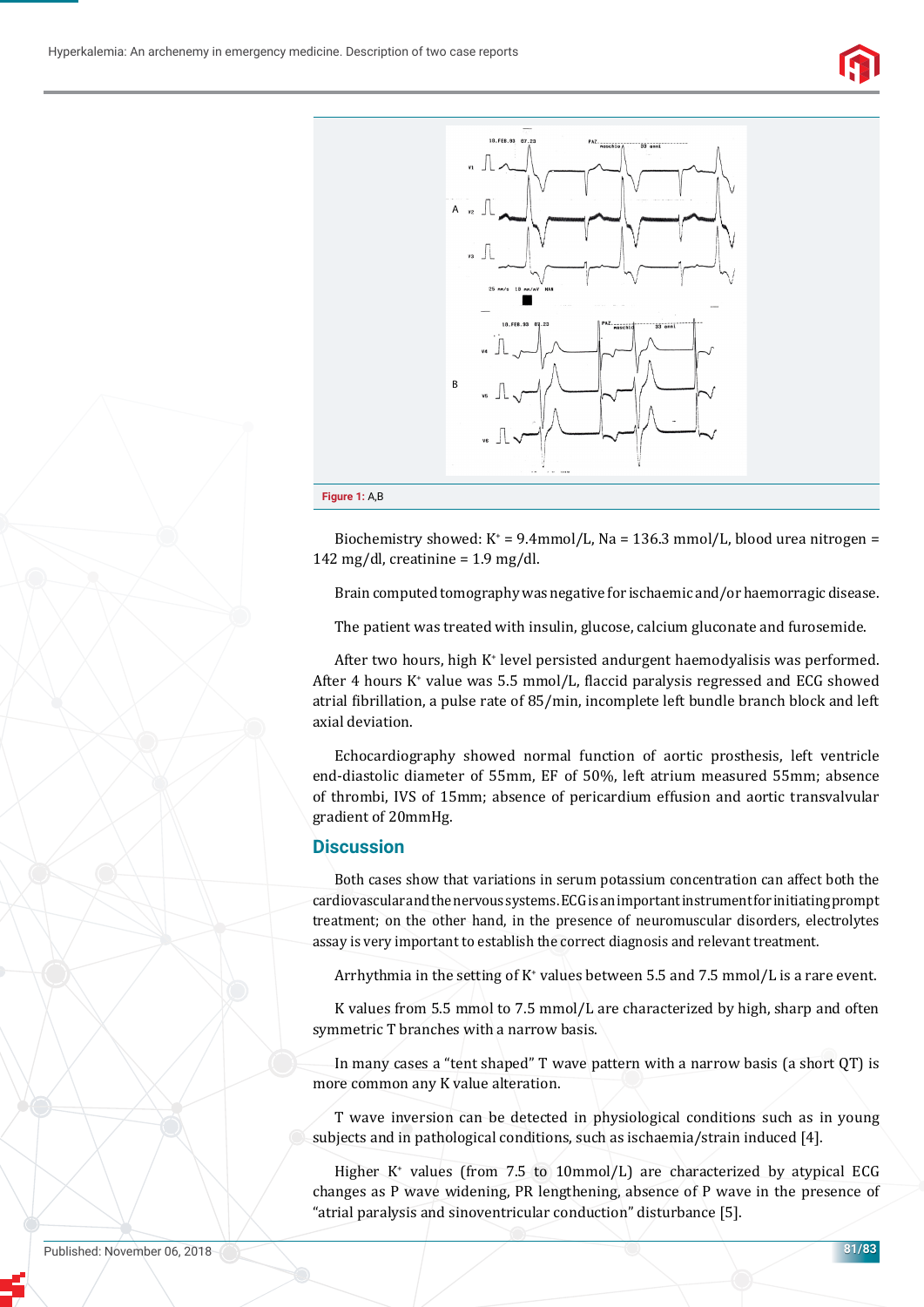

K+ values = 10mmol/L can present a diffuse and wide QRS complexes and may induce ventricular arrythmias as flutter, ventricular fibrillation, idioventricular rhythm and asystole.

Second or third degree atrio-ventricular blocks are very rare.

In vivo experiments showed that TV occur as a result of a rapid increase of  $K^*$  serum values; a slow increase induces slow idioventricular rhythm and asystole [6,7].

Case 1 ECG showed ventricular flutter, a rarely observed type of arrhythmia and rapid progression towards ventricular fibrillation.

Extreme aberration of QRS did'nt became manifest only since intercritical ECG showed QRS = 0.12" with an idionodal escape rhythm.

In the presence of malignant ventricular arrythmias electric cardioversion and/or antiarrhytmic drugs are not advisable because of the high risk of post cardio version irreversible asystole.

In suspected cases immediate treatment should be given to reduce risk.

Case 2 showed ECG pattern consistent with hyperkalemia (diffusely wide QRS, "tent shaped" pattern T waves, flat, wide and scarcely visible P waves). The case was unique because the patient was on chronic atrial fibrillation temporarily shifting towards sinus rhythm as documented during presence of hyperkalemia [8].

On the other hand, many patients on chronic atrial fibrillation show an absence of P waves, which was consistent with an atrial paralysis and an idioventricular/idionodal rhythm with an escape aberration.

Although hyperkalemic paralysis has been reported, it represents a rare event. In these patients hyperkalemia was likely due to chronic renal failure associated with spironolactone therapy. Spironolactone induces hyperkalemia and a number of cases of iatrogenic hyperkalemic paralysis has been reported [9,10].

The prognosis for patients on chronic renal failure treated with spironolactone is usually favourable since treatment with insulin and haemodialysis lead to complete regression of clinical picture.

A sudden onset of neuromuscular involvement in patients in treatment with ACE inhibitors or spironolactone should suggest acute hyperkalemia and a careful examination of ECG changes i.e. arrhythmic complications, should be carried out.

Excessive amount of cation causes a rapid increase in extracellular potassium level which alters [K] e/[K] i gradient thus reducing negative ratio with possible onset of hyperkalemic mediated disease. The disease includes paresthesias and muscular weakness, flaccid paralysis involving limbs and then trunk muscles, typical ECG changes and arrythmias.

It is worth noting that more rapidly installed hyperkalemia is associated more serious derangement of heart.

It is also clear that a moderate increase in K level requires more time to shift from significant hyperkalemia to threshold values  $(8-8.5 \text{ mmol/L})$  leading to malignant events such as asystole and VF.

#### **References**

- 1. Clark BA, Brown RS. Potassium homeostasis and hyperkalemic syndromes. Endocrinol Metab Clin N Am J. 1995; 24: 573-591. **Ref.:** https://goo.gl/Kbb3zm
- 2. Freeman SJ, Fale AD. Muscular paralysis and ventilatory failure caused by hyperkalemia. Br J Anesthesia. 1993; 70: 226-227. Ref.: Ref.: https://goo.gl/SGArQ8